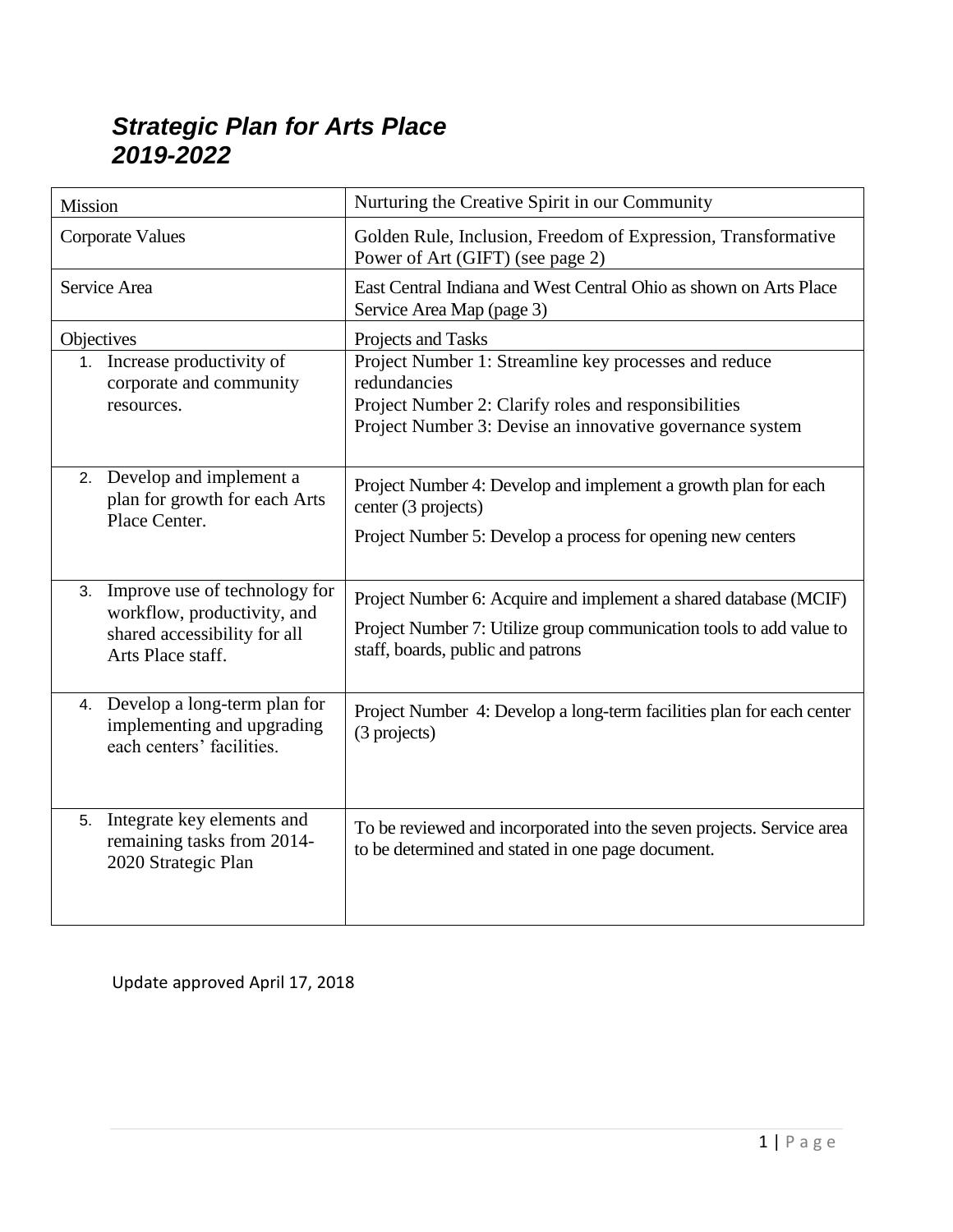#### **Values**

#### **Golden Rule**

To the best of our abilities, those acting on behalf of Arts Place will strive to do unto others as we would have them do unto us.

#### **Inclusion**

We will reach/provide accessibility to anyone (versus everyone). We will continue to serve people of all ages. We will provide programming specifically designed for children, individuals 60 and over, and for those in between.

We will maintain a bias toward attendance and participation, rather than revenue. We will reach out in ways that lessen barriers to participation.

#### **Freedom of Expression**

Arts Place, Inc. neither supports nor rejects the viewpoints expressed in works of art it presents with respect to exhibits, public performances, and arts publications. The views expressed are those of the artists presented. While we will not present art that constitutes pornography, Arts Place shall not otherwise censor the specific viewpoint of artists or their presentation of ideas.

#### **Transformative Power of Art**

At the age of 80, with another 11 years of life and the design of the Guggenheim Museum still ahead, Frank Lloyd Wright said, "A creative life is a young life." The arts provide an avenue to a richer and more meaningful life. Arts Place was founded in the belief that the residents of every community, whether large or small, deserve access to the arts as a part of their daily lives.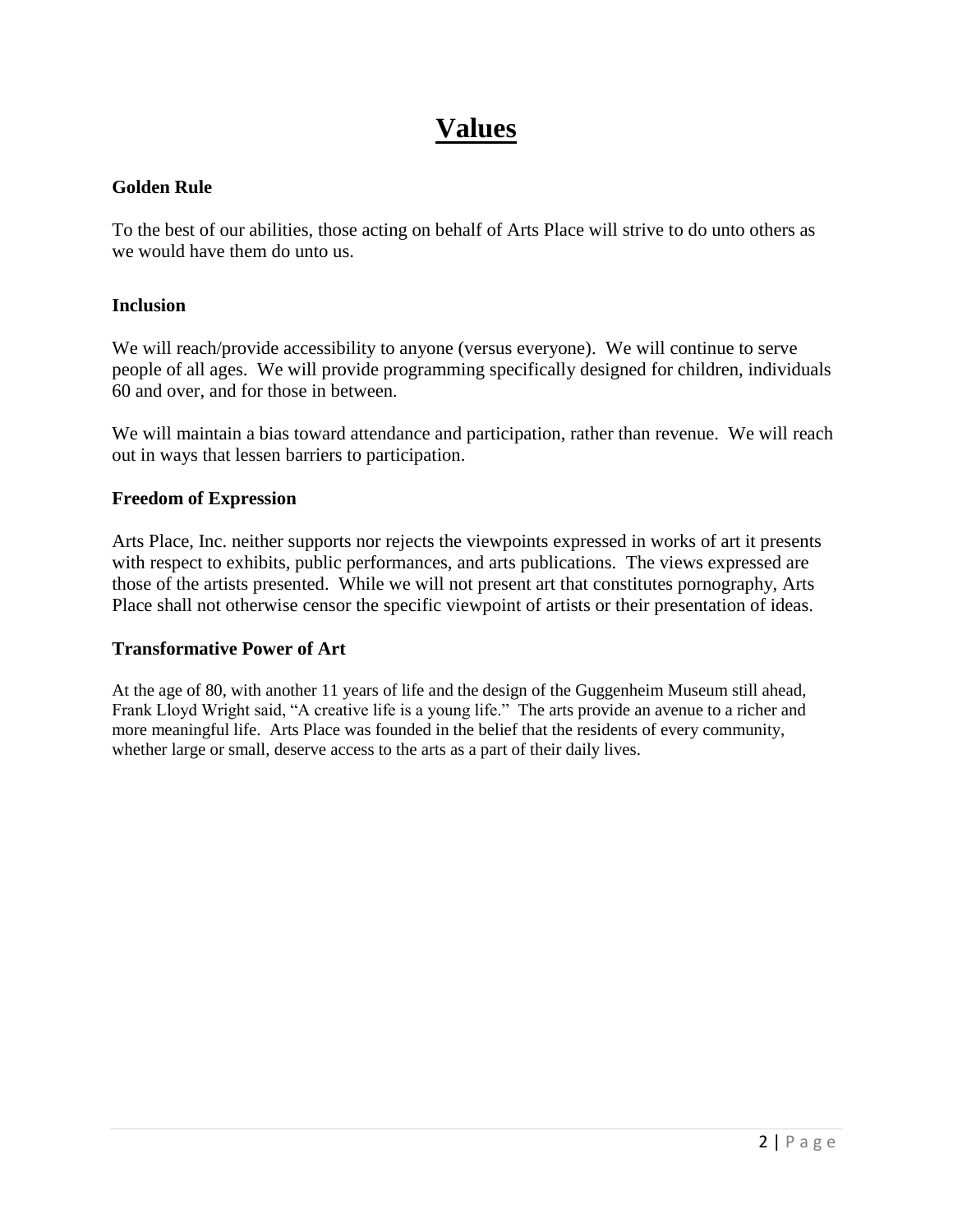#### **ARTS PLACE SERVICE AREA**

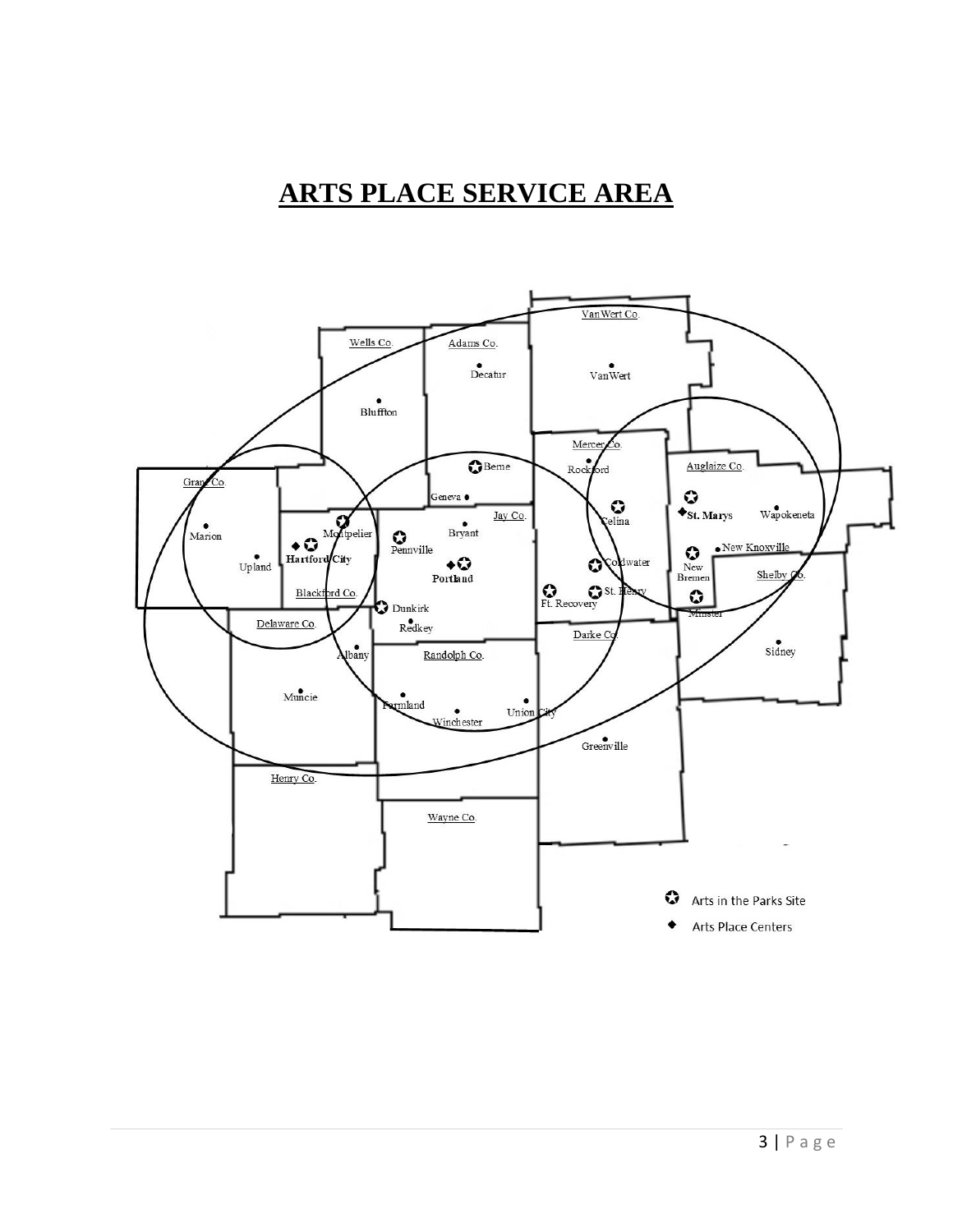| <b>Strategic</b><br>Objective:                                     | Increase productivity of corporate and community resources.                                                                                     |                                                                                         |                    |                  |  |
|--------------------------------------------------------------------|-------------------------------------------------------------------------------------------------------------------------------------------------|-----------------------------------------------------------------------------------------|--------------------|------------------|--|
| Project:                                                           | Streamline key processes and reduce redundancies                                                                                                |                                                                                         |                    |                  |  |
| Plan<br><b>Coordinator:</b>                                        | <b>Laura Pieper</b>                                                                                                                             |                                                                                         |                    |                  |  |
| Plan<br><b>Partners:</b>                                           | Carolyn Carducci, Mindy Weaver, Pam Rogers                                                                                                      |                                                                                         |                    |                  |  |
|                                                                    | <b>Action Steps</b>                                                                                                                             | Owner                                                                                   | <b>Target Date</b> | <b>Resources</b> |  |
| of time and tools used).                                           | 1. Document process and workflow of<br><b>Arts Place Staff</b><br>December 31, 2018<br>each staff members tasks (include amount<br>and Managers |                                                                                         |                    |                  |  |
| activities.                                                        | 2. Identify redundancies and overlapping                                                                                                        | Plan<br>Coordinator<br>and Plan<br><b>Partners plus</b><br>Carolyn, Amy,<br>and Heather | March 1, 2019      |                  |  |
|                                                                    | <b>Develop streamlined processes</b>                                                                                                            |                                                                                         | <b>TBD</b>         |                  |  |
| Establish common systems for program<br>measurement and evaluation |                                                                                                                                                 |                                                                                         |                    |                  |  |
|                                                                    |                                                                                                                                                 |                                                                                         |                    |                  |  |
|                                                                    |                                                                                                                                                 |                                                                                         |                    |                  |  |
|                                                                    |                                                                                                                                                 |                                                                                         |                    |                  |  |
|                                                                    |                                                                                                                                                 |                                                                                         |                    |                  |  |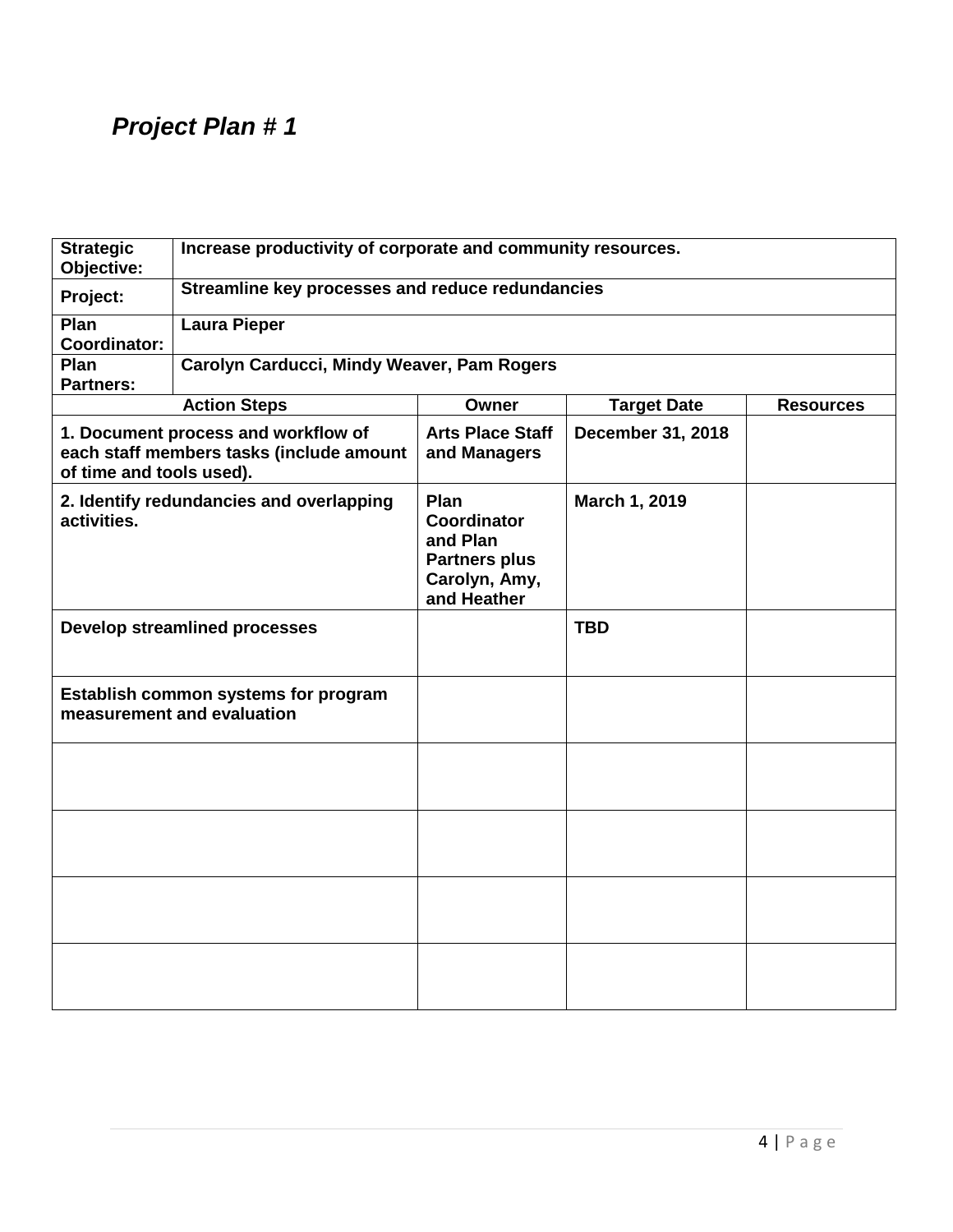| <b>Strategic</b><br>Objective:          | Increase productivity of corporate and community resources.                                                                                                                                                                                                               |                                                              |                                             |                  |
|-----------------------------------------|---------------------------------------------------------------------------------------------------------------------------------------------------------------------------------------------------------------------------------------------------------------------------|--------------------------------------------------------------|---------------------------------------------|------------------|
| Project:                                | <b>Clarify roles and responsibilities</b>                                                                                                                                                                                                                                 |                                                              |                                             |                  |
| Plan<br><b>Coordinator:</b>             | <b>Mike Medler</b>                                                                                                                                                                                                                                                        |                                                              |                                             |                  |
| Plan<br><b>Partners:</b>                | Eric Rogers, Bonnie Maitlen, Ruth Ann Widman, Elizabeth Hudson                                                                                                                                                                                                            |                                                              |                                             |                  |
|                                         | <b>Action Steps</b>                                                                                                                                                                                                                                                       | Owner                                                        | <b>Target Date</b>                          | <b>Resources</b> |
| deliver to staff.                       | 1. Gather/review all job descriptions and                                                                                                                                                                                                                                 | <b>Eric Rogers</b>                                           | 90 days from<br>start                       |                  |
|                                         | 2. Review and update job descriptions.<br><b>Confirm/collaborate with Project Plan</b><br><b>Coordinator of Governance Project Team.</b>                                                                                                                                  | <b>All Arts Place</b><br><b>Staff and</b><br><b>Managers</b> | Within 90 days<br>of start date             |                  |
| 3. Develop analysis of:<br>descriptions | <b>Training Needs based on job</b><br>Confirmation that job fulfills the<br>mission of Arts Place                                                                                                                                                                         |                                                              | Within 120 days<br>of start date            |                  |
|                                         | 4. Review organization structure and make<br>necessary modifications. Review in light<br>of what is learned in #1and 2                                                                                                                                                    |                                                              | Within 150 days<br>of start date            |                  |
|                                         | 6. Identify jobs that are too big and<br>develop plan for resolution of activities.<br><b>Study potential for creating Portland</b><br>Center Director by end of plan.                                                                                                    |                                                              | Within 180 days<br>of start date            |                  |
|                                         | 6. Review performance review protocols                                                                                                                                                                                                                                    |                                                              | Within 180 days<br>of start date            |                  |
|                                         | 7. Develop succession plan for Executive<br>Director position and other key personnel.<br><b>Confirm/Collaborate with Project Plan</b><br><b>Coordinator of New Center Project Team.</b><br>Plan to include path for greater focus of<br>CEO on corporate level concerns. |                                                              | <b>Within 12</b><br>months of start<br>date |                  |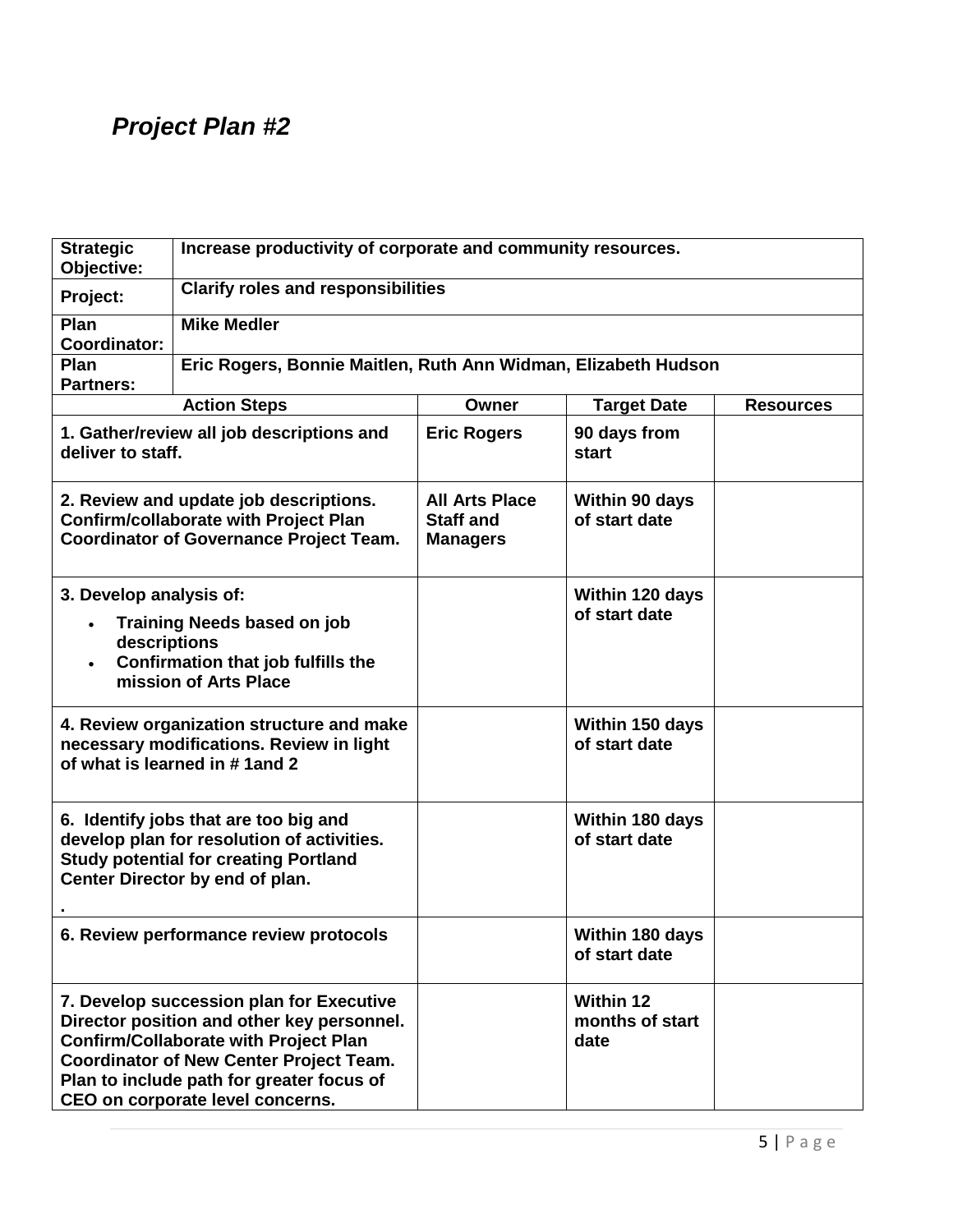| <b>Strategic Objective:</b>                                                                                                                                                                                                                                                                       | Increase productivity of corporate and community resources.                                                                                                                                                                                                                                       |                                           |                              |                  |  |
|---------------------------------------------------------------------------------------------------------------------------------------------------------------------------------------------------------------------------------------------------------------------------------------------------|---------------------------------------------------------------------------------------------------------------------------------------------------------------------------------------------------------------------------------------------------------------------------------------------------|-------------------------------------------|------------------------------|------------------|--|
| Project:                                                                                                                                                                                                                                                                                          | Devise an innovative governance system. Establish a corporation wide<br>view for the entire organization, reflected in the corporate board, the<br>community boards, and staff. Create a governance system that meets<br>the needs of the entire service area, as well as the individual centers. |                                           |                              |                  |  |
| <b>Plan Coordinator:</b>                                                                                                                                                                                                                                                                          | <b>Jack Ronald</b>                                                                                                                                                                                                                                                                                |                                           |                              |                  |  |
| <b>Plan Partners:</b>                                                                                                                                                                                                                                                                             | Carol Trimmer, Wes Schemenaur, Mike Medler, Chris Noble (AMC<br>Representative), BCAC Representative, Eric Rogers                                                                                                                                                                                 |                                           |                              |                  |  |
|                                                                                                                                                                                                                                                                                                   | <b>Action Steps</b>                                                                                                                                                                                                                                                                               | Owner                                     | <b>Target Date</b>           | <b>Resources</b> |  |
| staff. Develop SWOT (strength, weaknesses,<br>opportunities and threats)                                                                                                                                                                                                                          | 1. Meet with Blackford Center Community Board and                                                                                                                                                                                                                                                 | <b>Project Plan</b><br><b>Team</b>        | December 30,<br>2019         |                  |  |
| and staff. Develop SWOT.                                                                                                                                                                                                                                                                          | 2. Meet with Auglaize/Mercer Center Community Board                                                                                                                                                                                                                                               | <b>Project Plan</b><br><b>Team</b>        | December 30,<br>2019         |                  |  |
| 3. Meet with Project Team 4c. Develop a SWOT for the<br><b>Portland Center Campus.</b>                                                                                                                                                                                                            | <b>Project Plan</b><br><b>Team</b>                                                                                                                                                                                                                                                                | December 30,<br>2019                      |                              |                  |  |
| 4. Research options for corporate structure of<br>corporate and community boards and board<br>relationships. Assure a system that is inclusive,<br>providing the appropriate level (or levels) of autonomy<br>for the community boards. Present to Plan Partners<br>for discussion/consideration. |                                                                                                                                                                                                                                                                                                   | <b>Project Plan</b><br>Coordinator        | March 31,<br>2020            |                  |  |
| 5. Bring to Corporate Board for discussion and<br>potential action                                                                                                                                                                                                                                |                                                                                                                                                                                                                                                                                                   | <b>Project Plan</b><br><b>Coordinator</b> | April 30, 2020               |                  |  |
| 6. Make critical decisions and document<br>path/processes                                                                                                                                                                                                                                         |                                                                                                                                                                                                                                                                                                   | <b>Project Plan</b><br><b>Team</b>        | May 31, 2020                 |                  |  |
| 7. Bring to Corporate Board for discussion and<br>potential action                                                                                                                                                                                                                                |                                                                                                                                                                                                                                                                                                   | <b>Project Plan</b><br><b>Coordinator</b> | June 30, 2020                |                  |  |
| 8. Develop and present formal structure and model for<br>implementation to corporate board (for<br>implementation by June 30, 2021)                                                                                                                                                               |                                                                                                                                                                                                                                                                                                   | <b>Project Plan</b><br><b>Team</b>        | <b>September</b><br>30, 2020 |                  |  |
| 9. Annual review and modification.                                                                                                                                                                                                                                                                |                                                                                                                                                                                                                                                                                                   | <b>Project Plan</b><br><b>Team</b>        | <b>Each March</b><br>yearly  |                  |  |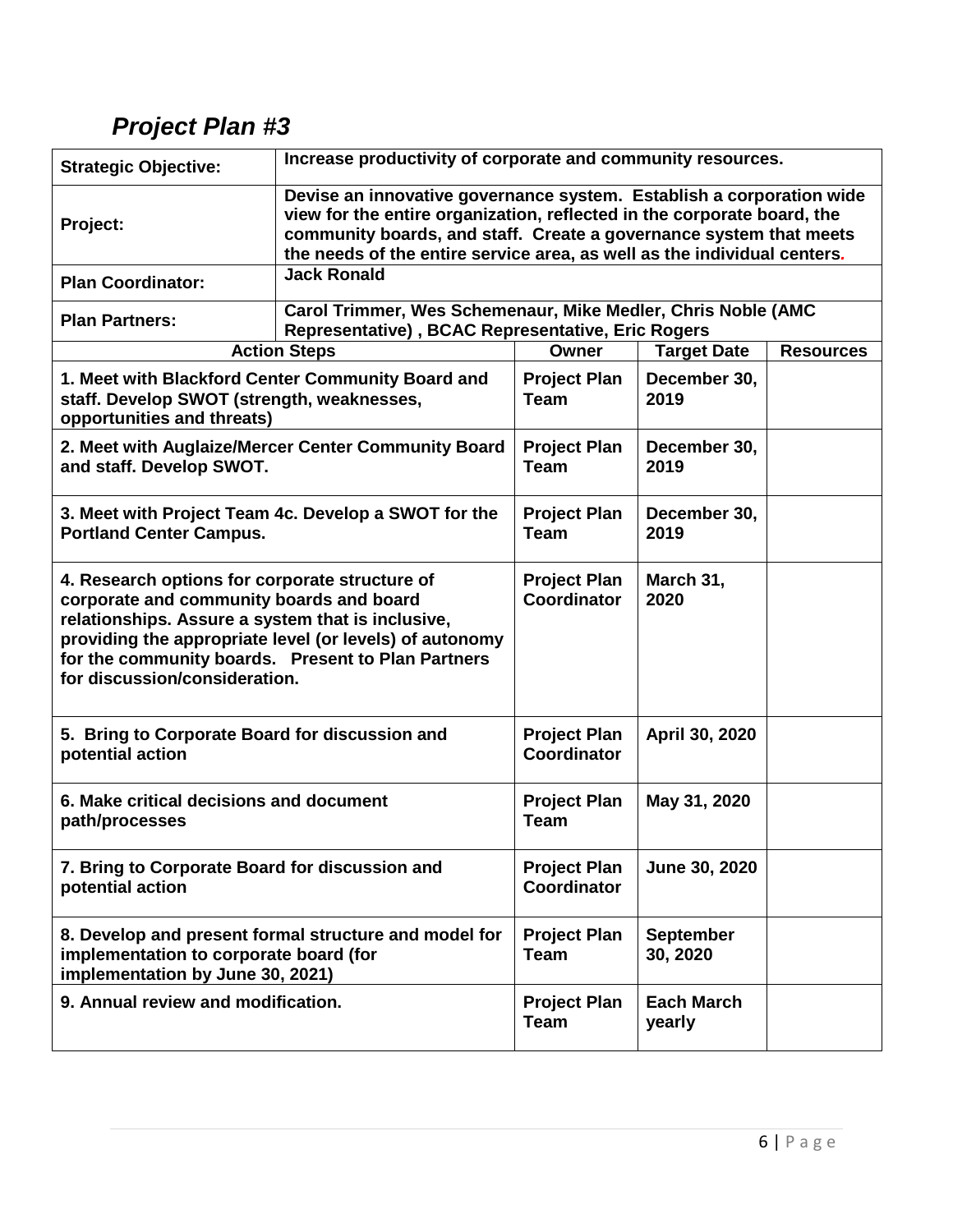## *Project Plan #4a Auglaize/Mercer Center*

| <b>Strategic</b><br>Objective: | Develop and implement a plan for growth for Auglaize/Mercer Center.                                         |              |                      |                  |
|--------------------------------|-------------------------------------------------------------------------------------------------------------|--------------|----------------------|------------------|
| Project:                       | Develop and implement a growth plan                                                                         |              |                      |                  |
| Plan<br><b>Coordinator:</b>    | <b>Heather Dowell</b>                                                                                       |              |                      |                  |
| Plan<br><b>Partners:</b>       | <b>Auglaize/Mercer Center Community Board Members, Mindy Weaver</b>                                         |              |                      |                  |
|                                | <b>Action Steps</b>                                                                                         | <b>Owner</b> | <b>Target Date</b>   | <b>Resources</b> |
| annually                       | 1. Volunteers - Add 20 active volunteers                                                                    |              |                      |                  |
| board members                  | 2. Auglaize/Mercer Center Community<br>Board: Appointment of full 15 community                              |              | June 30, 2019        |                  |
| center and programs            | 3. Conduct new accessibility study for                                                                      |              | June 30, 2020        |                  |
| members                        | 4. Business: Add 3 new business                                                                             |              | June 30, 2019        |                  |
| new donors                     | 5. Donors: Add 16 (goal) to 20 (stretch)                                                                    |              | June 30, 2019        |                  |
| them more                      | 6. Partners: Add 3 new spaces and utilize                                                                   |              | November, 2021       |                  |
| classes                        | 7. Cultivation through: networking and<br>continued community outreach, expanded                            |              | December 31,<br>2019 |                  |
|                                | 8. Develop a long-term plan for<br>upgrading or developing a new<br><b>Auglaize/Mercer Center facility.</b> |              | June 30, 2020        |                  |
|                                |                                                                                                             |              |                      |                  |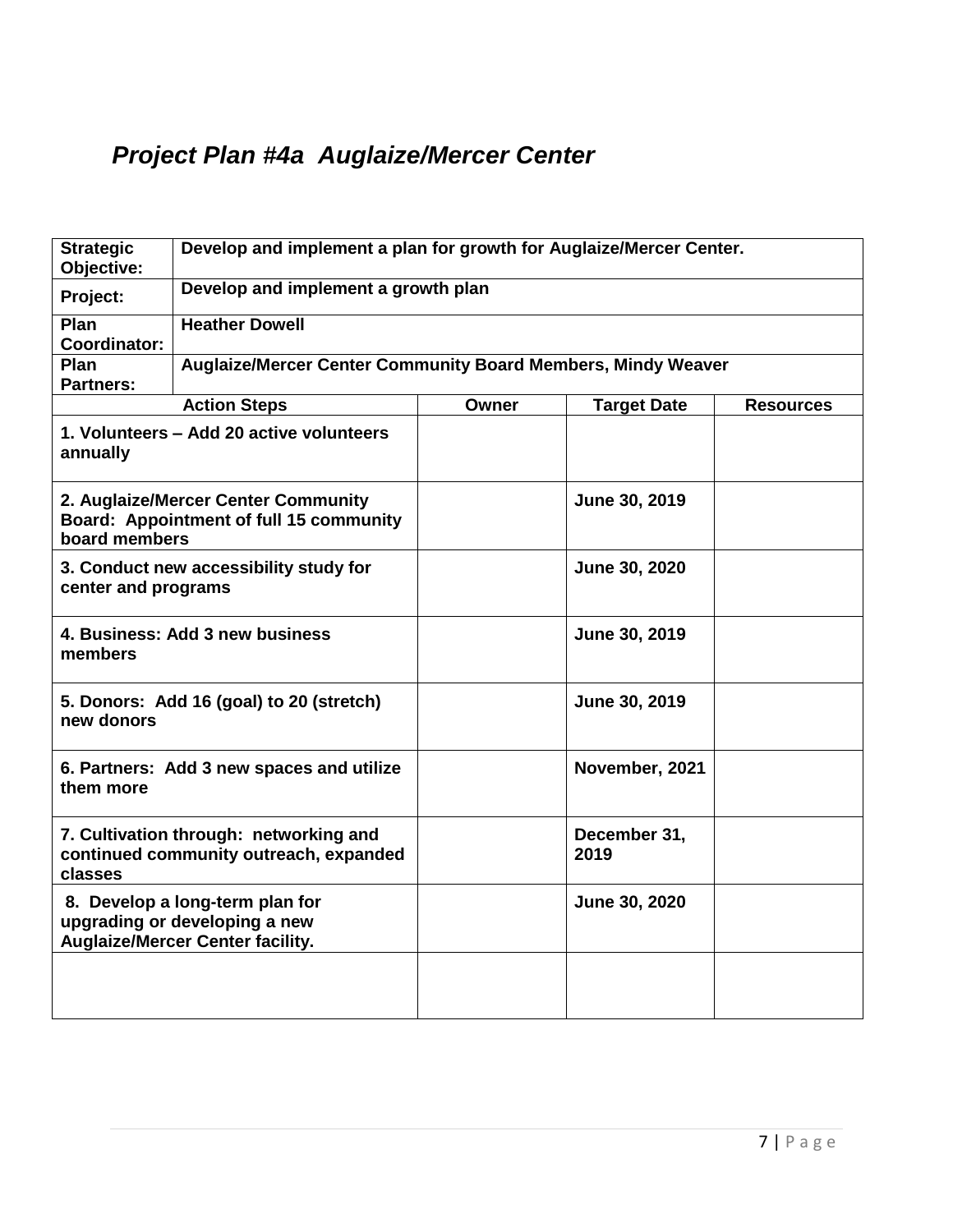## *Project Plan #4b Blackford Center*

| <b>Strategic</b><br>Objective:                                                                                                         | Develop and implement a plan for growth for the Blackford Center.          |         |                    |                  |
|----------------------------------------------------------------------------------------------------------------------------------------|----------------------------------------------------------------------------|---------|--------------------|------------------|
| Project:                                                                                                                               | Develop and implement a growth plan                                        |         |                    |                  |
| Plan<br><b>Coordinator:</b>                                                                                                            | Amy Day                                                                    |         |                    |                  |
| Plan<br><b>Partners:</b>                                                                                                               | Respective Blackford Center Community Board Members, Carol Trimmer         |         |                    |                  |
|                                                                                                                                        | <b>Action Steps</b>                                                        | Owner   | <b>Target Date</b> | <b>Resources</b> |
|                                                                                                                                        | 1. Schedule a meeting with team members                                    | Amy Day | March 31, 2019     |                  |
| 2. Set goals                                                                                                                           |                                                                            |         | March 31, 2019     |                  |
| 3. Devise a plan to improve overall<br>attendance by 10% (clarify)                                                                     |                                                                            |         |                    |                  |
|                                                                                                                                        | 4. Increase community board involvement<br>(what will the measurement be?) |         |                    |                  |
| 5. Regularly obtain community feedback<br>on new programs, performance. Seek<br>feedback through multiple sources like FB<br>(others?) |                                                                            |         |                    |                  |
| center                                                                                                                                 | 6. Bring two performances per year to the                                  |         |                    |                  |
| 7. Attend other community functions to<br>let people know what Arts Place does                                                         |                                                                            |         |                    |                  |
| 8. Plan advertising through radio,<br>expanding social media                                                                           |                                                                            |         |                    |                  |
| <b>Blackford Center facilities.</b>                                                                                                    | 9. Develop a long-term plan for<br>implementing and upgrading the          |         |                    |                  |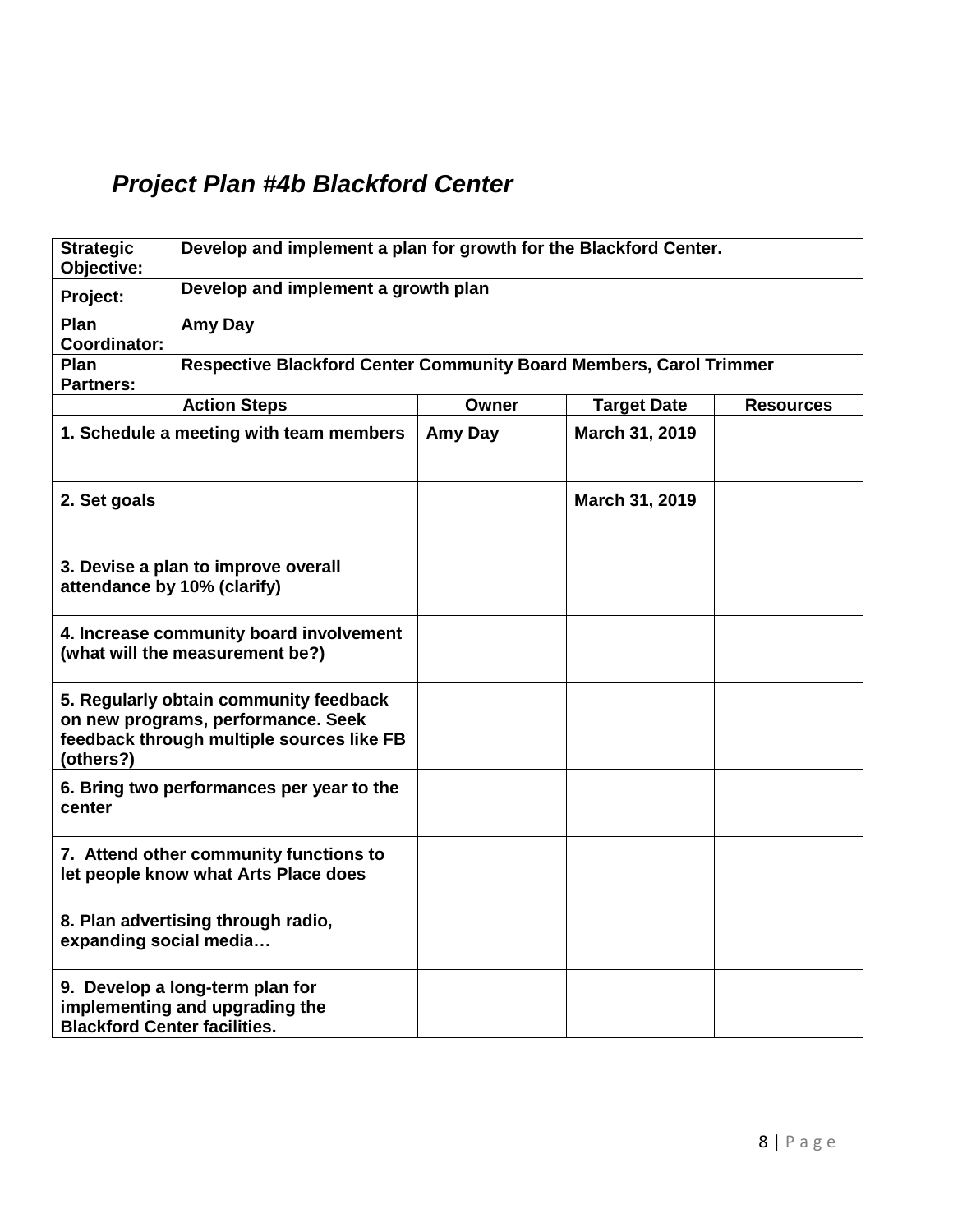## *Project Plan #4c Portland Center Campus*

| <b>Strategic</b><br>Objective:                                                                                                                                                                                                                                                                                         | Develop and implement a plan for growth for the Portland Center Campus.                                                                                                                                       |                                                                         |                    |                  |  |
|------------------------------------------------------------------------------------------------------------------------------------------------------------------------------------------------------------------------------------------------------------------------------------------------------------------------|---------------------------------------------------------------------------------------------------------------------------------------------------------------------------------------------------------------|-------------------------------------------------------------------------|--------------------|------------------|--|
| Project:                                                                                                                                                                                                                                                                                                               | Develop and implement a growth plan.                                                                                                                                                                          |                                                                         |                    |                  |  |
| Plan<br><b>Coordinator:</b>                                                                                                                                                                                                                                                                                            | <b>Eric Rogers</b>                                                                                                                                                                                            |                                                                         |                    |                  |  |
| Plan<br><b>Partners:</b>                                                                                                                                                                                                                                                                                               | Facility: Jeff Steed, PC Building Committee, Kimberly Anderson, Pete Vogler;                                                                                                                                  |                                                                         |                    |                  |  |
|                                                                                                                                                                                                                                                                                                                        | <b>Action Steps</b>                                                                                                                                                                                           | Owner                                                                   | <b>Target Date</b> | <b>Resources</b> |  |
|                                                                                                                                                                                                                                                                                                                        | <b>PC Building</b><br>October 2019<br>1. Solicit quotes or bids as appropriate to<br>address critical structural issues as a first<br><b>Committee and</b><br>phase of capital improvements.<br>Corporate Bd. |                                                                         |                    |                  |  |
| 2. Complete The Legacy Capital Campaign<br><b>Capital</b><br>February 2020<br>for Arts Place. As a part of this process,<br>Campaign<br>seek to secure the funds to expand the<br><b>Cabinet</b><br>project to the original concept.                                                                                   |                                                                                                                                                                                                               |                                                                         |                    |                  |  |
|                                                                                                                                                                                                                                                                                                                        | 3. Address critical structural issues<br><b>April 2020</b><br><b>PC Building</b><br>including roof of 1935 portion of Portland<br><b>Committee and</b><br>Center and subsidence problems.<br>Corporate Bd.    |                                                                         |                    |                  |  |
| <b>April 2020</b><br>4. Review and move to bid phase to<br><b>PC Building</b><br><b>Committee</b><br>implement capital development project. If<br>necessary, plan for two-step construction<br>process to allow for the eventual<br>achievement of the original concept.<br>Assure that plans fully address inclusion. |                                                                                                                                                                                                               |                                                                         |                    |                  |  |
|                                                                                                                                                                                                                                                                                                                        | 4. Corporate Board action to direct<br>architects to move to bid phase                                                                                                                                        | Corporate<br><b>Board</b>                                               | <b>May 2020</b>    |                  |  |
|                                                                                                                                                                                                                                                                                                                        | 4. Review and let bids for main project                                                                                                                                                                       | <b>PC Building</b><br><b>Committee and</b><br>Corporate<br><b>Board</b> | October 2020       |                  |  |
| <b>Campus</b>                                                                                                                                                                                                                                                                                                          | 5. Dedication of Enhanced and Expanded                                                                                                                                                                        | Corporate bd.<br>and multiple<br>committees                             | <b>Fall 2021</b>   |                  |  |
| plan addresses inclusion                                                                                                                                                                                                                                                                                               | 4. Develop a long-term plan for<br>implementing and upgrading for the<br><b>Portland Center Campus. Assure that</b>                                                                                           | <b>Plan Partners</b><br>and Staff                                       | <b>Fall 2021</b>   |                  |  |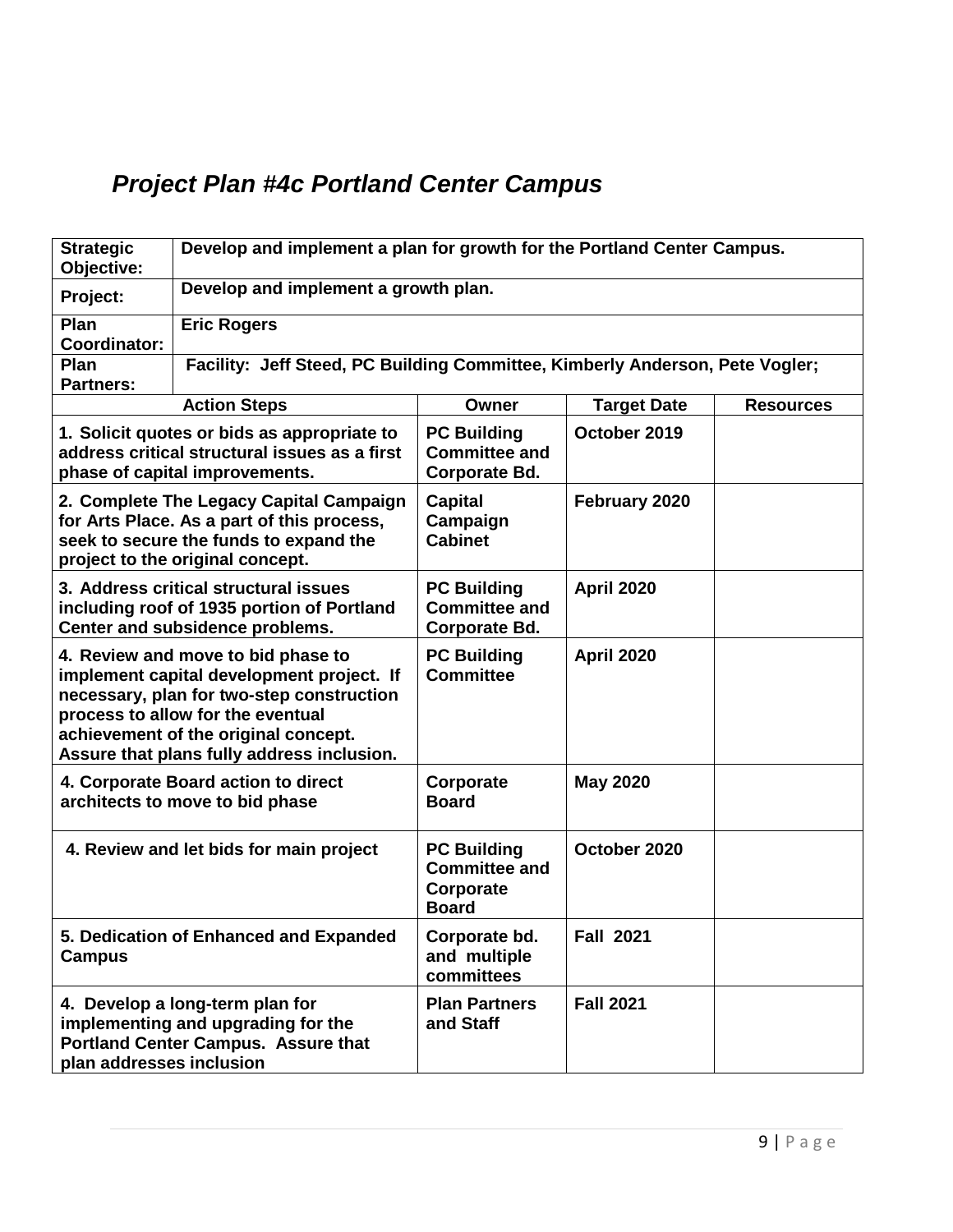| <b>Strategic</b><br>Objective:                                                                                     | Develop and implement a plan for growth of Arts Place                                                             |                          |                         |                  |
|--------------------------------------------------------------------------------------------------------------------|-------------------------------------------------------------------------------------------------------------------|--------------------------|-------------------------|------------------|
| Project:                                                                                                           | Develop a process for opening new centers                                                                         |                          |                         |                  |
| Plan<br><b>Coordinator:</b>                                                                                        | <b>Eric Rogers</b>                                                                                                |                          |                         |                  |
| Plan<br><b>Partners:</b>                                                                                           | <b>Wes Schemenaur, Jack Ronald</b>                                                                                |                          |                         |                  |
|                                                                                                                    | <b>Action Steps</b>                                                                                               | Owner                    | <b>Target Date</b>      | <b>Resources</b> |
| new Arts Place Center.                                                                                             | 1. Identify key criteria for consideration of                                                                     | <b>Project Plan Team</b> | March 31, 2019          |                  |
| Leadership<br>$\bullet$<br><b>Market</b><br>$\bullet$<br>money<br><b>Support</b><br>$\bullet$<br><b>Facilities</b> | <b>Finances and sustainability of</b><br><b>Relationship with Arts Place</b>                                      |                          |                         |                  |
|                                                                                                                    | 2. Identify key process for structure and<br>governance. (See Project Plan #3)                                    | <b>Project Plan Team</b> | December 31, 2019       |                  |
| centers                                                                                                            | 3. Propose to corporate board a formal<br>process for review of requests by<br>communities for development of new | <b>Project Plan Team</b> | <b>January 31, 2020</b> |                  |
|                                                                                                                    | 4. Action on Formal Proposal (point 3)                                                                            | <b>Corporate Board</b>   | March 31, 2020          |                  |
|                                                                                                                    |                                                                                                                   |                          |                         |                  |
|                                                                                                                    |                                                                                                                   |                          |                         |                  |
|                                                                                                                    |                                                                                                                   |                          |                         |                  |
|                                                                                                                    |                                                                                                                   |                          |                         |                  |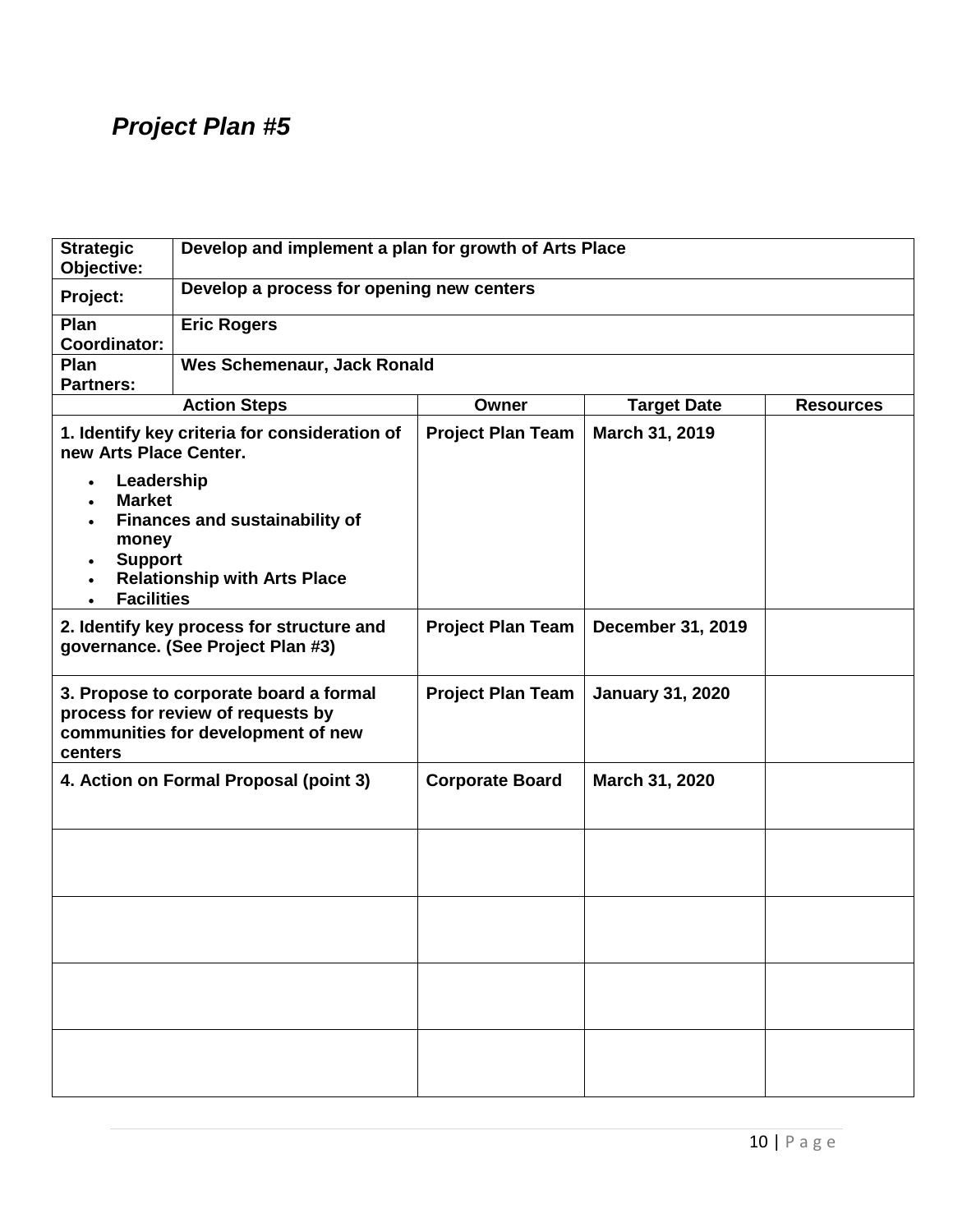| <b>Strategic</b>                                                                                                                                                                                                              | Improve use of technology for workflow, productivity, and shared accessibility for all                     |                                                              |                                                   |                  |
|-------------------------------------------------------------------------------------------------------------------------------------------------------------------------------------------------------------------------------|------------------------------------------------------------------------------------------------------------|--------------------------------------------------------------|---------------------------------------------------|------------------|
| Objective:                                                                                                                                                                                                                    | Arts Place staff.                                                                                          |                                                              |                                                   |                  |
| Project:                                                                                                                                                                                                                      | Acquire and implement a shared database (MCIF)                                                             |                                                              |                                                   |                  |
| Plan                                                                                                                                                                                                                          | <b>Carolyn Carducci</b>                                                                                    |                                                              |                                                   |                  |
| Coordinator:                                                                                                                                                                                                                  |                                                                                                            |                                                              |                                                   |                  |
| <b>Plan</b>                                                                                                                                                                                                                   | Wes Protsman, Jeff Steed, Anna Culy, Laura Pieper, Bonnie Maitlen                                          |                                                              |                                                   |                  |
| <b>Partners:</b>                                                                                                                                                                                                              |                                                                                                            |                                                              |                                                   |                  |
|                                                                                                                                                                                                                               | <b>Action Steps</b>                                                                                        | Owner                                                        | <b>Target Date</b>                                | <b>Resources</b> |
| 1. Determine current IT spend<br><b>Plan</b><br>March 31, 2019<br>Coordinator<br>and Eric Rogers                                                                                                                              |                                                                                                            |                                                              |                                                   |                  |
| 2. Review existing data base and conduct<br><b>Plan</b><br><b>Upon completion</b><br>a SWOT regarding technology and work<br>of Project Plan #1<br><b>Coordinator</b><br>flow. Coordinate with Project Team 1<br>and Partners |                                                                                                            |                                                              |                                                   |                  |
|                                                                                                                                                                                                                               | 3. Determine whether to recommend<br>building on current database and<br>accounting systems or acquire new | <b>Plan</b><br>Coordinator,<br>Partners, Key<br><b>Staff</b> | <b>Within six months</b><br>following Step 2      |                  |
| 4. Board Action on Step 3                                                                                                                                                                                                     |                                                                                                            | Corporate<br><b>Board</b>                                    | <b>Within three</b><br>months following<br>Step 3 |                  |